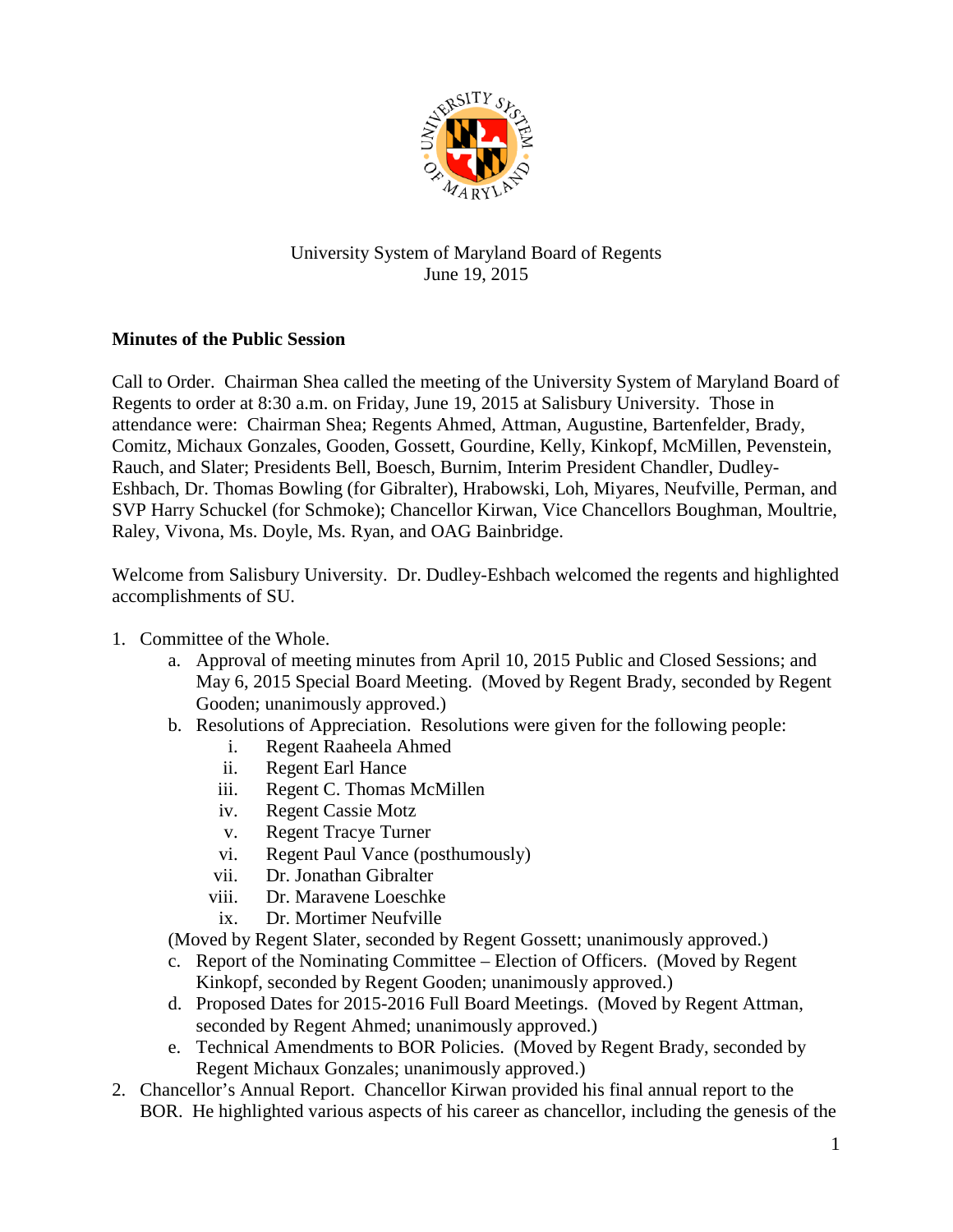Effectiveness  $\&$  Efficiency (E&E) initiative, which resulted in a real partnership with the Ehrlich Administration. This strong relationship continued under the O'Malley Administration and E&E continued to play a key role by providing credibility and accountability for USM's cost conscious practices in the use of public funds. This partnership also included state funding to keep tuition increases low which resulted in a significant downward shift in Maryland's ranking on public tuition levels, from  $6<sup>th</sup>$  highest to 26<sup>th</sup> over eight years. Another highlight of his career was the development of a State Plan in 2010, Powering Maryland Forward, which focused not on USM but, rather, how USM could advance the economy and quality of life in Maryland.

Chancellor Kirwan stressed that the accomplishments of the system were because the three sources of leadership within USM (BOR, Chancellor, Presidents) understood their role and respected the roles of the other two, which led to an uncommon spirit of collaboration. He recommended that the system place even greater focus and attention on serving low income and underrepresented minority students, finding low cost means to deliver high quality education and enhancing the special role USM's research universities play in advancing our state's and nation's economic future.

Chancellor Kirwan concluded his remarks by thanking members of the board, the presidents and his colleagues in the system office for the privilege of serving as chancellor of this great system and for the friendships and support he enjoyed throughout his tenure.

- 3. Report of Councils.
	- a. Council of University System Faculty. Dr. Bryant reported on the activities of the Council of University System Faculty, which included the election of officers for academic year 2015/2016 and completion of the report on the state of shared governance at UMUC, reports on the state of shared governance at each institution, and a shared governance survey. CUSF also completed an internal review of the BOR Faculty Awards policy to clarify the requirements and streamline the application process and passed two motions to change the program. The Council was also briefed on the Student Success and Analytics Workshop that occurred on April 30, 2015 at UMUC. Finally, CUSF passed a motion, which recognized Dr. Maggie Cohen's ongoing commitment to shared governance.
	- b. Council of University System Staff. Mr. Crockett presented the report of the Council. Recent activities included the final review of nominations for BOR staff awards, review of the CUSS report on shared governance, finalization of a CUSS survey on shared governance to be sent out later this summer, and input on several BOR policies and USM guidelines.
	- c. Council of University System Presidents. Dr. Dudley-Eshbach reported on the activities of the last two Council meetings, which included a briefing on the Capital budget workshop, the Status of the Coalition Case, recommendations on the non-exempt pay plan, support for the USMAI Library, and a request from CUSF to make some changes to the Regents awards and the salary guidelines for FY 2016.
	- d. University System of Maryland Student Council. Zach McGee reported on the activities of the Council. Recent meetings included a discussion of communication in the Baltimore-area campuses during the recent unrest in Baltimore City, review and discussion of the board vote to raise tuition for all universities and the decision to approve the UMCP request for differential tuition. The council requested that council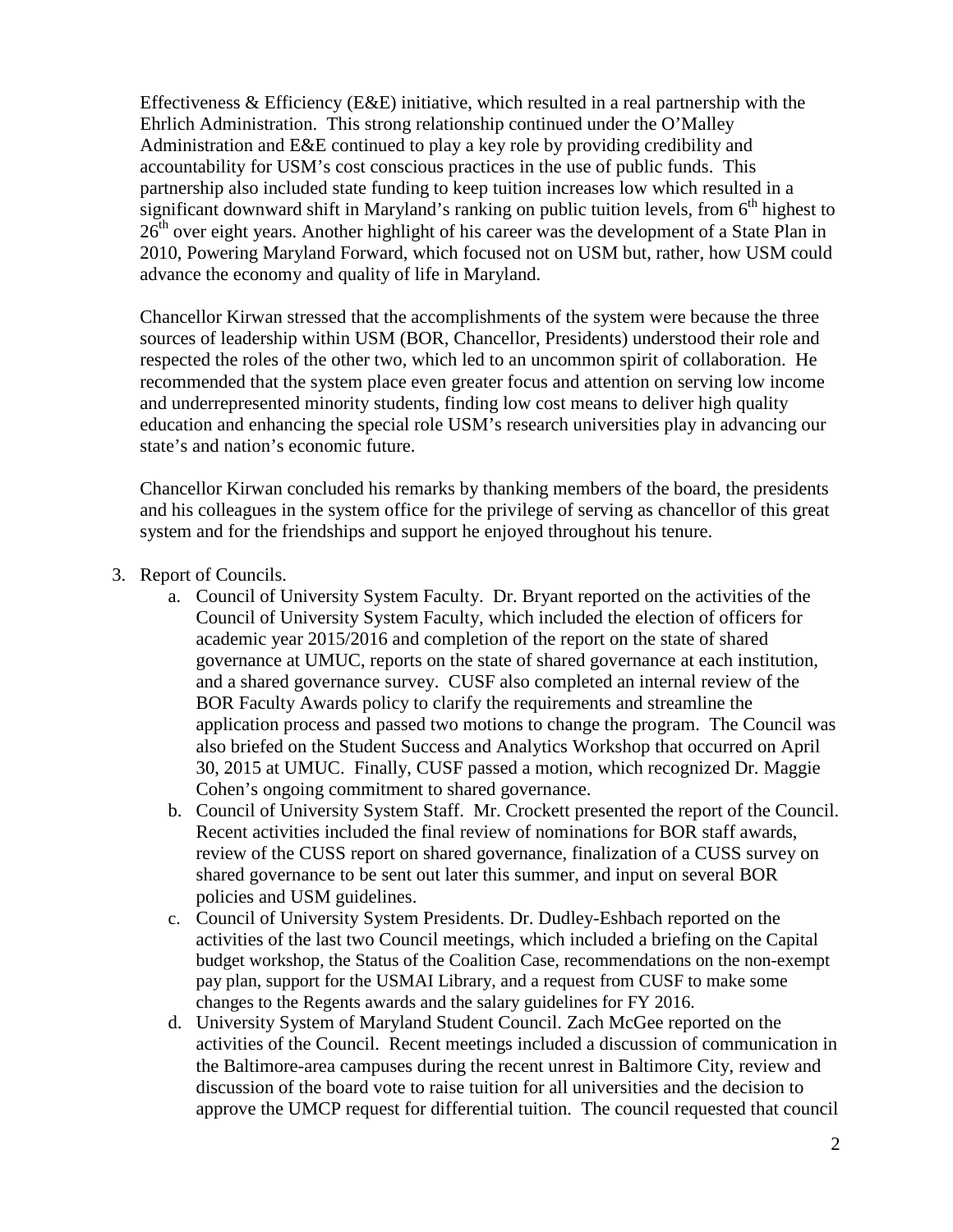members, as well as all students, are provided with sufficient time to review and comment on future tuition decisions. The Council also reported that the student council shared governance survey is in the final stages of data collection and will be distributed via email once it is completed.

- 4. Committee on Advancement. Regent Gossett presented the report of the committee.
	- a. Approval of meeting minutes from May 20, 2015 Public Session. (Moved by Regent Gossett, seconded by Regent Michaux Gonzales; unanimously approved.)
	- b. Naming Request from Towson University: Thurgood Marshall Hall and Charles Carroll Hall (buildings). (Moved by Regent Gossett, seconded by Regent Attman; unanimously approved.)
	- c. Year-to-date Fundraising Report for FY15. Regent Gossett presented the report.
- 5. Committee on Audit. Regent Augustine presented the report.
	- a. Approval of meeting minutes from June 3, 2015 Public and Closed Sessions. (Moved by Regent Augustine; seconded by Regent Kinkopf; unanimously approved)
- 6. Committee on Finance. Regent Kelly presented the report.
	- a. Approval of meeting minutes from June 11, 2015 Public and Closed Sessions. (Moved by Regent Kelly, seconded by Regent Attman; unanimously approved.)
	- b. FY 2017 Capital Budget Request; and FY 2017-2021 Capital Improvement Program. (Moved by Regent Kelly, seconded by Regent Gossett; unanimously approved.)
	- c. FY 2016 System Funded Construction Program Request. (Moved by Regent Kelly, seconded by Regent Attman; unanimously approved.)
	- d. University System of Maryland: Thirty-Seventh Bond Resolution—Auxiliary Facility and Tuition Revenue Bonds. (Moved by Regent Kelly, seconded by Regent Attman; unanimously approved.)
	- e. University of Maryland Eastern Shore: Leasing of Off-Campus Student Housing. (Moved by Regent Kelly, seconded by Regent Gossett; unanimously approved.)
	- f. Proposed FY 2016 Contract between the University of Maryland, Baltimore and the University of Maryland Medical System Corporation. (Moved by Regent Kelly, seconded by Regent Attman; unanimously approved.)
	- g. Brief Discussion of Development of Policy on High Impact Economic Development Activities. Regent Kelly presented the report.
- 7. Committee on Education Policy & Student Life. Regent Michaux Gonzales presented the report.
	- a. Approval of meeting minutes from May 12, 2015 Public Session. (Moved by Regent Michaux Gonzales, seconded by Regent Slater; unanimously approved.)
	- b. New Academic Program Proposals
		- i. Coppin State University: Bachelor of Science in Health Sciences. (Moved by Regent Michaux Gonzales, seconded by Regent Brady; unanimously approved.)
		- ii. University of Maryland, Baltimore County: Bachelor of Arts in Jazz Studies. (Moved by Regent Michaux Gonzales, seconded by Regent Brady; unanimously approved.)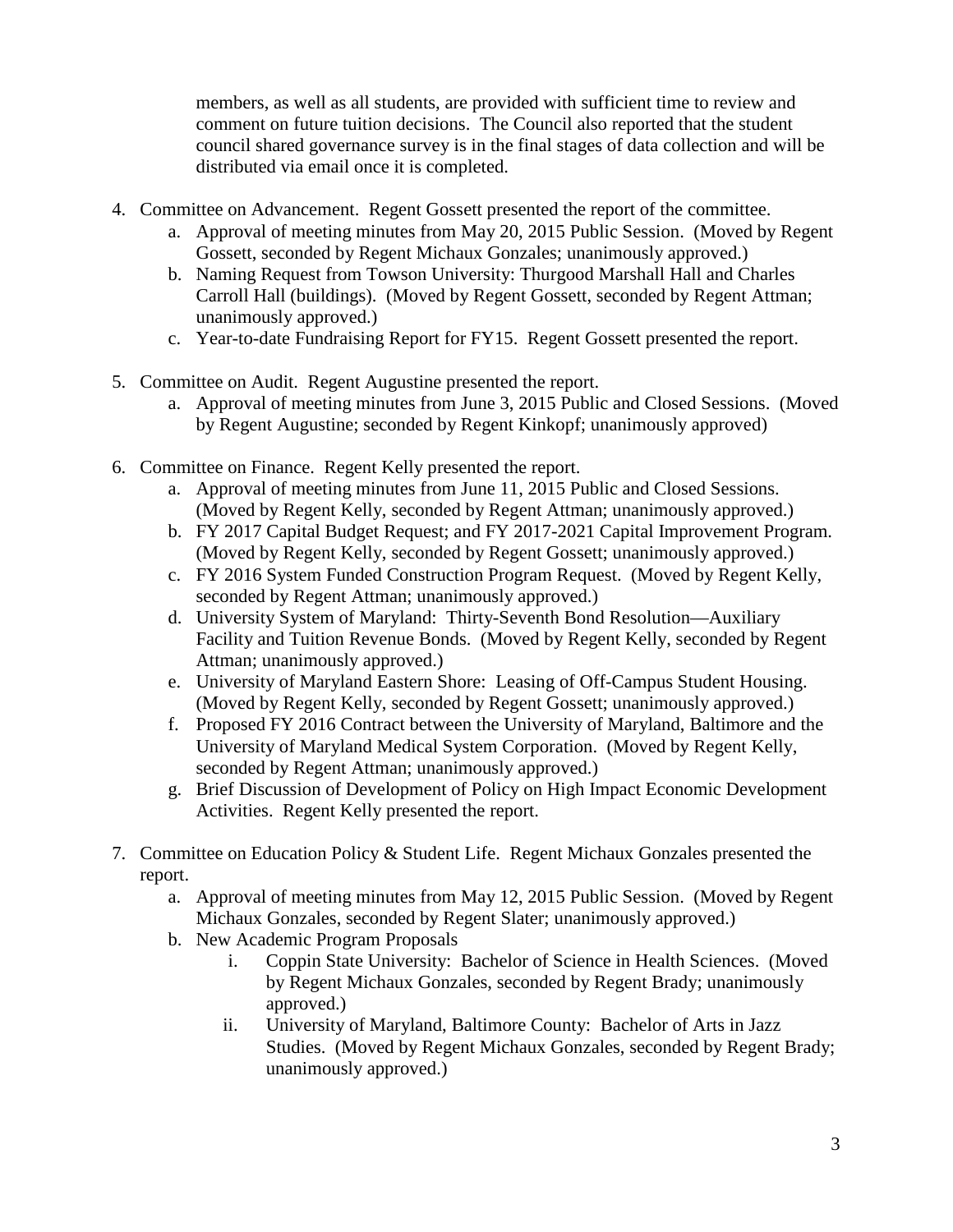- iii. University of Maryland, Baltimore County: Bachelor of Arts in Music Composition. (Moved by Regent Michaux Gonzales, seconded by Regent Brady; unanimously approved.)
- iv. University of Maryland, Baltimore County: Bachelor of Arts in Music Education. (Moved by Regent Michaux Gonzales, seconded by Regent Brady; unanimously approved.)
- v. University of Maryland, Baltimore County: Bachelor of Arts in Music Performance. (Moved by Regent Michaux Gonzales, seconded by Regent Brady; unanimously approved.)
- vi. University of Maryland, Baltimore County: Bachelor of Arts in Music Technology. (Moved by Regent Michaux Gonzales, seconded by Regent Brady; unanimously approved.)
- vii. University of Maryland University College: Master of Science in Learning Design and Technology. (Moved by Regent Michaux Gonzales, seconded by Regent Brady; unanimously approved.)
- c. Amendments: Policy on the Award of Posthumous Degrees (III-7.30). (Moved by Regent Michaux Gonzales, seconded by Regent Rauch; unanimously approved.)
- d. Amendments: Council of University System Faculty's Regents' Faculty Award Guidelines. (Moved by Regent Michaux Gonzales, seconded by Regent Gossett; unanimously approved.)
- e. Annual Progress Report: Institutional Programs of Cultural Diversity. (Moved by Regent Michaux Gonzales, seconded by Regent Gossett; unanimously approved.)
- f. Legislative Session Update and Amendments: USM Policy on Sexual Misconduct (VI-1.60). (Moved by Regent Michaux Gonzales, seconded by Regent Kinkopf; unanimously approved.)
- g. Campus Crime Reports. Regent Michaux Gonzales presented the report.
- h. 2015-2016 Agenda Brainstorming. Regent Michaux Gonzales presented the report.
- 8. Committee on Economic Development and Technology Commercialization. Regent Attman presented the report.
	- a. Approval of meeting minutes from June 11, 2015 Public Session. (Moved by Regent Attman, seconded by Regent Kinkopf; unanimously approved.)
- 9. BOR Work Group on E&E 2.0. Regent Attman presented the report.
- 10. Committee on Organization and Compensation. Regent Kinkopf presented the report.
	- a. Approval of meeting minutes from April 2, Public and Closed Sessions; May 27, 2015 Public and Closed Sessions; and, June 9, 2015 Public and Closed Sessions. (Moved by Regent Kinkopf, seconded by Regent Michaux Gonzales; unanimously approved.)
	- b. Policy VII-5.00 Revision (Policy on Performance Evaluation of the Chancellor and the Institution Presidents/Center Directors of USM). (Moved by Regent Kinkopf, seconded by Regent Michaux Gonzales; unanimously approved.)
	- c. Policy VII-5.01 Revision (Board of Regents Policy on the 5-year Review of USM Presidents). (Moved by Regent Kinkopf, seconded by Regent Brady; unanimously approved.)